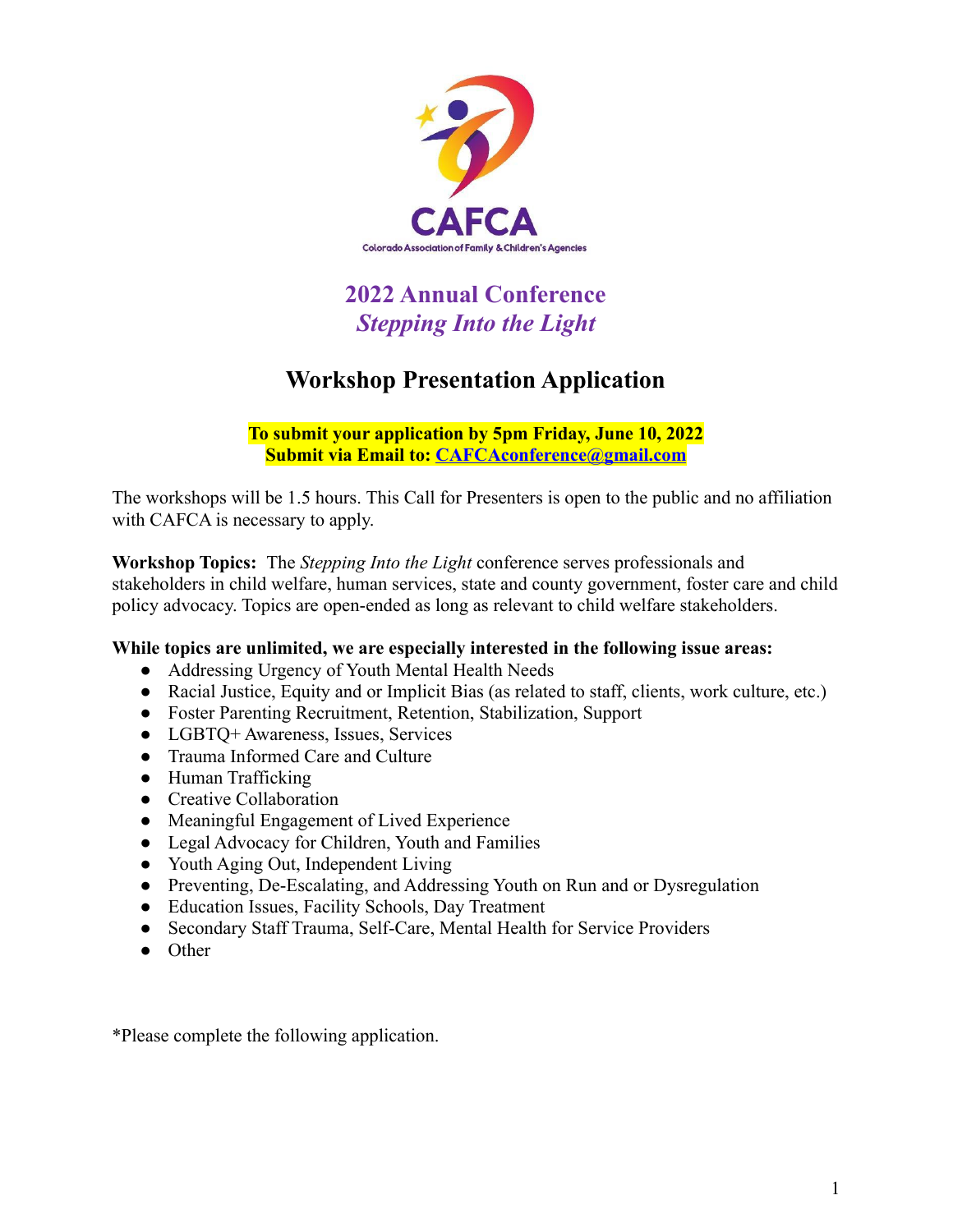#### **Workshop Presenter(s):**

| <b>Name/Credentials</b> | <b>Affiliation or Agency</b> | <b>E-mail Address</b> |
|-------------------------|------------------------------|-----------------------|
|                         |                              |                       |
|                         |                              |                       |
|                         |                              |                       |
|                         |                              |                       |

#### **Contact Information for Lead Presenter:**

Name: Address: Phone: Email:

## **Proposed Workshop Title: \_\_\_\_\_\_\_\_\_\_\_\_\_\_\_\_\_\_\_\_\_\_\_\_\_\_\_\_\_\_\_\_\_\_\_\_**

#### **Target Audience** (please check all that apply):

Mental Health and Substance Abuse Professionals Therapists and Case Managers County Workers and Caseworkers Foster / Kin /Adoptive Parents Teachers and Teacher's Aides Guardians ad litem Other: \_\_\_\_\_\_\_\_\_\_\_\_\_\_\_\_

#### **Style of Presentation:**

Experiential Lecture Discussion Panel **Other** 

### **Presentation and IT Needs**:

#### **75-Word Description of Session for Inclusion in Brochure:**